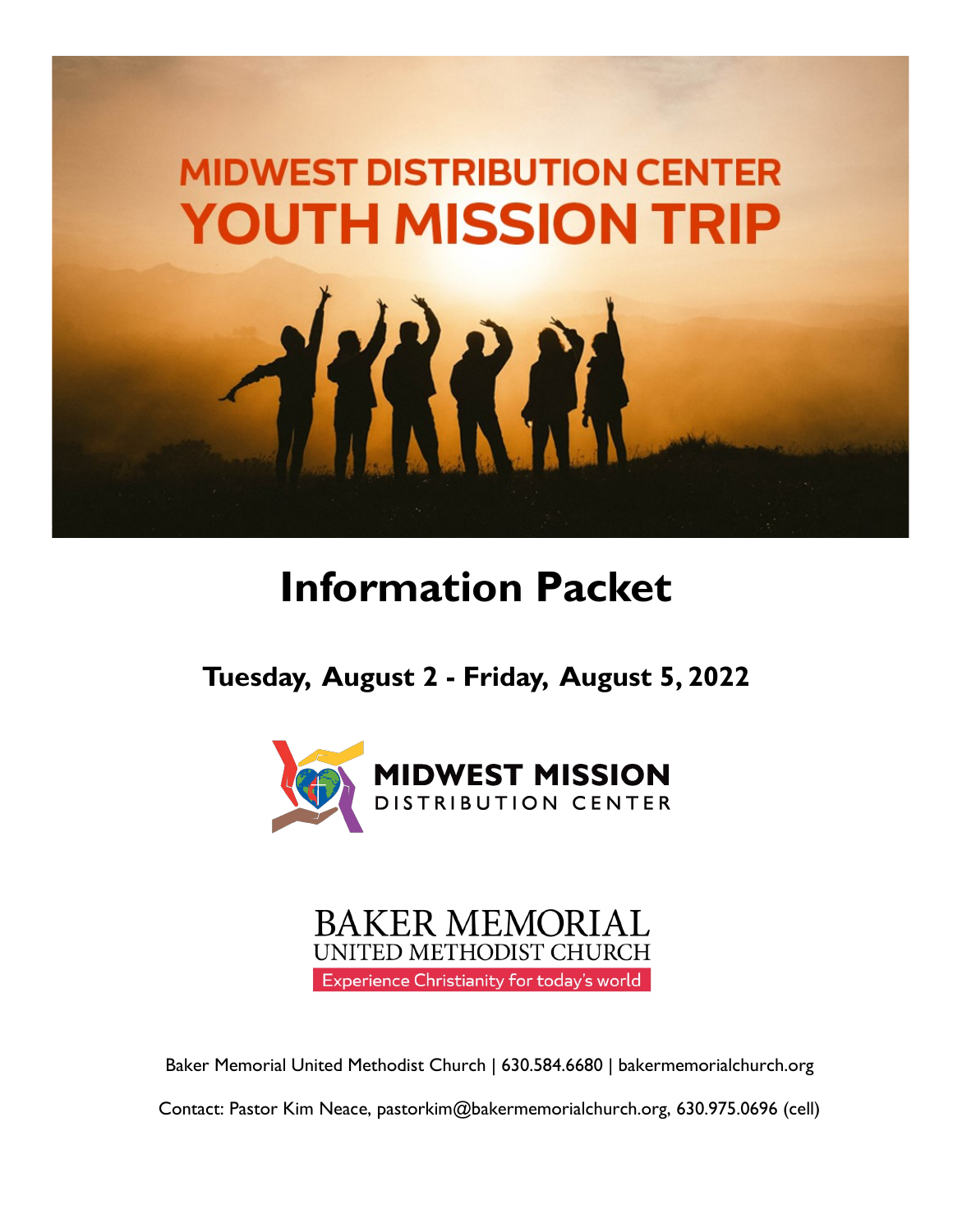## **Table of Contents**

| <b>Section 1: Mission Trip Information</b><br><b>Itinerary</b><br>Registrations/Payments/Commitments | 3<br>4 |
|------------------------------------------------------------------------------------------------------|--------|
| <b>Section 2: Support</b>                                                                            |        |
| Support letters                                                                                      | 5      |
| Sample letter                                                                                        | 6      |
| Response cards                                                                                       | 7      |
| <b>Section 3: Forms</b>                                                                              |        |
| What to pack                                                                                         | 8      |
| Dress code                                                                                           | 9      |
| <b>Faith Story</b>                                                                                   | 10     |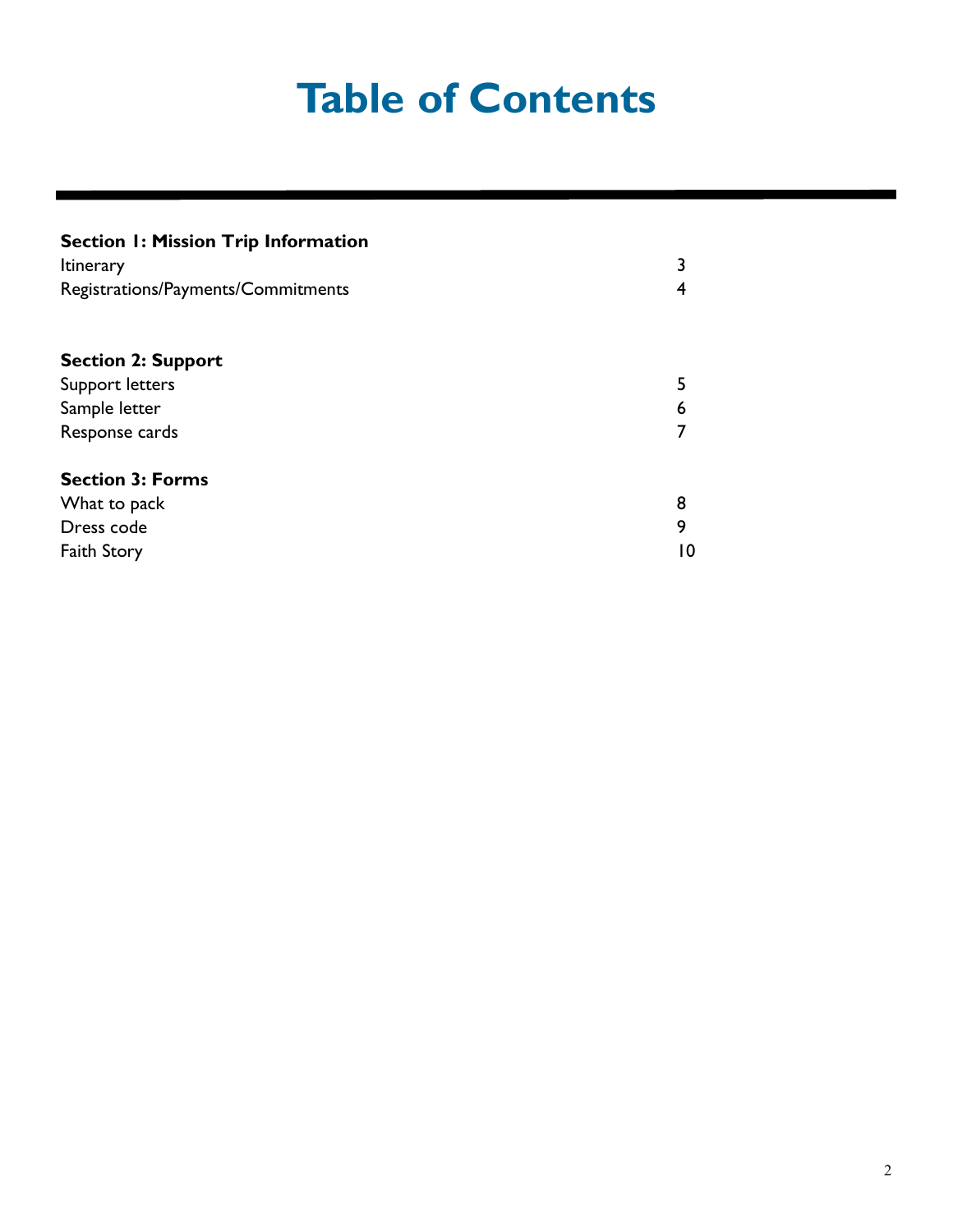### [SECTION 1: MISSION TRIP INFORMATION]

## **Itinerary**

While at Midwest Mission, we will have a "hands-on" mission experience that will bring hope to those receiving supplies. Midwest Mission has been showing God's Love in practical ways through the distribution of disaster relief supplies, education, health and micro-business assistance meeting basic needs around the world and around the corner. The supplies are sent locally, nationally and internationally to those in need during times of crisis. All supplies are given free of charge regardless of gender, race or religion. They are one of eight cooperating depots in the United Methodist Committee on Relief (UMCOR) Supply Network.

Midwest Mission is focused on bringing the hearts and hands of God's people together to transform resources into humanitarian relief and we will be part of those efforts. Their goal is sending hope and empowerment around the world and around the corner.

Some things we might do are pack kits, sort items, sew, help with mailings, build desks, repair bikes and sewing machines, help load/unload supplies, or whatever is requested of us. We will be serving in a variety of ways using our gifts, talents and time to serve God and others in meaningful ways.

Our time together will also include devotions, worship, team building and fun connectional time as we grow closer to God and one another.

#### **Tuesday, August 2**

Arrive at Baker Memorial UMC 1:00 p.m. | load vans | pray with parents | prayer rock distribution

Depart: 2:00 p.m. Arrive: 5:30 ish Dinner: 5:30 or 6:00 p.m. Worship: 7:00 p.m.

### **Wednesday, August 3**

Breakfast/Devotion: 7:30 a.m. Serving: 8:30 a.m. Lunch: 11:30 -12:30 p.m. Serving: 12:30 - 4:00 p.m. Dinner: 5:30 p.m. Worship/Small Groups:/Community Building: 7:00 p.m.

### **Thursday, August 4**

Breakfast/Devotion: 7:30 a.m. Serving: 8:30 a.m. Lunch: 11:30 -12:30 p.m. Serving: off campus TBD Dinner: 5:30 p.m. Worship/Small Groups:/Community Building/Prayer Rocks: 7:00 p.m.

### **Friday, August 5**

Breakfast/Devotion: 7:30 a.m. Clean up/Packing: 8:30 a.m. Free Day - Activity TBD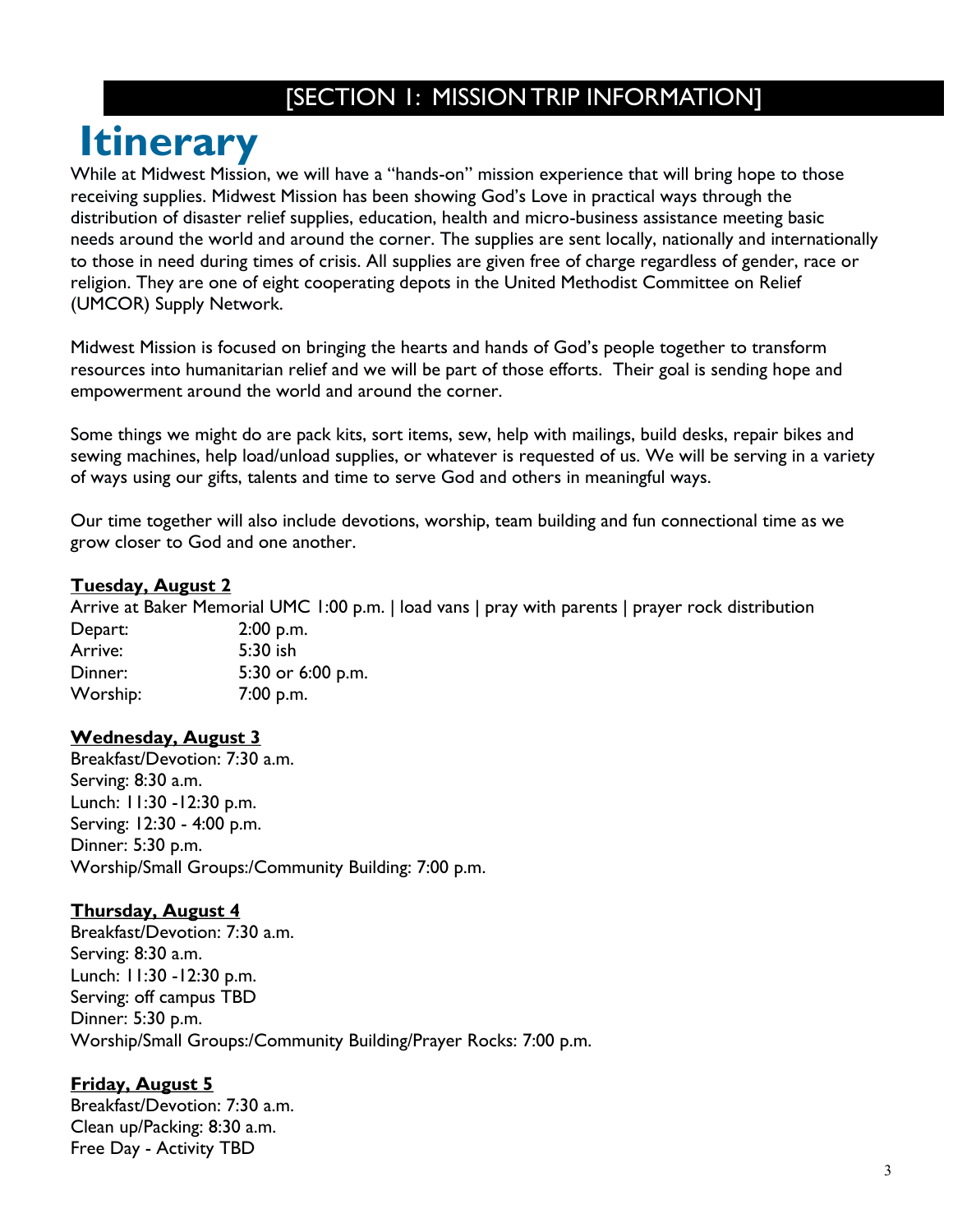### <span id="page-3-0"></span>**Registration/Payments/Commitments** [SECTION 1: MISSION TRIP INFORMATION]

### **Registrations:**

Register online at [tinyurl.com/bakeryouthmissiontrip](#page-3-0)

Registrations are open for middle school (11 years and older) - high school through May 1st. After May 1st through May 22, the registrations will be open to the whole church (11 years and older).

Adult Leaders: Adults will need a background check and go through Safe Sanctuaries for the safety of all involved. We will also need a copy of your driver's license (front and back with expiration date) and a copy of your vehicle insurance card.

### **Payments:**

Upon registration, there is a \$50 non-refundable deposit. In the event that you are unable to attend, the non-refundable deposit will be a donation to BakerYouth Missions. A remaining balance will be sent once fundraisers and mission letters are received.

The **remaining balance will be due by June 1, 2022**. The total cost of the trip is **estimated to be \$225-250**. The cost of the trip includes transportation, lodging, food, serving fees, and a fun day out.

### **Commitments:**

**Send Mission Trip Support Letters**

It is very important to let others be part of the trip even if they can't come physically. Sending mission support letters is one of way to include others. By sending letters, you not only earn support money, but you, the church, and Midwest Mission also get spiritual support as you invite others to pray for the trip. In addition, you help Midwest Mission by letting others know about their amazing ministry.

- **Attend Pre-Trip Meetings/Team Building:**
	- **\* May 22 from 1:30 - 4:15 p.m.** Not required, but highly recommended. Attend the 4th Sunday event at Mish Mash in Aurora as it is a day of community and team building. There is a \$25 fee for the day. Register at [tinyurl.com/YouthMishMash](#page-3-0)
	- **\* June 4 from 9 a.m. to 12 p.m**. Help to clean up the Rummage Sale and have a time of team building.
	- **\* July 17 at 11:30 a.m.** Team building day at Baker Memorial UMC Youth Room
- **Partake in any scheduled Fundraisers - TBD**
- **Invite a friend to come along on the trip**
- **Be in prayer for the trip and have an open heart, mind, and spirit about serving.**
- **Stay tuned to updates via Facebook, emails, texts, etc.**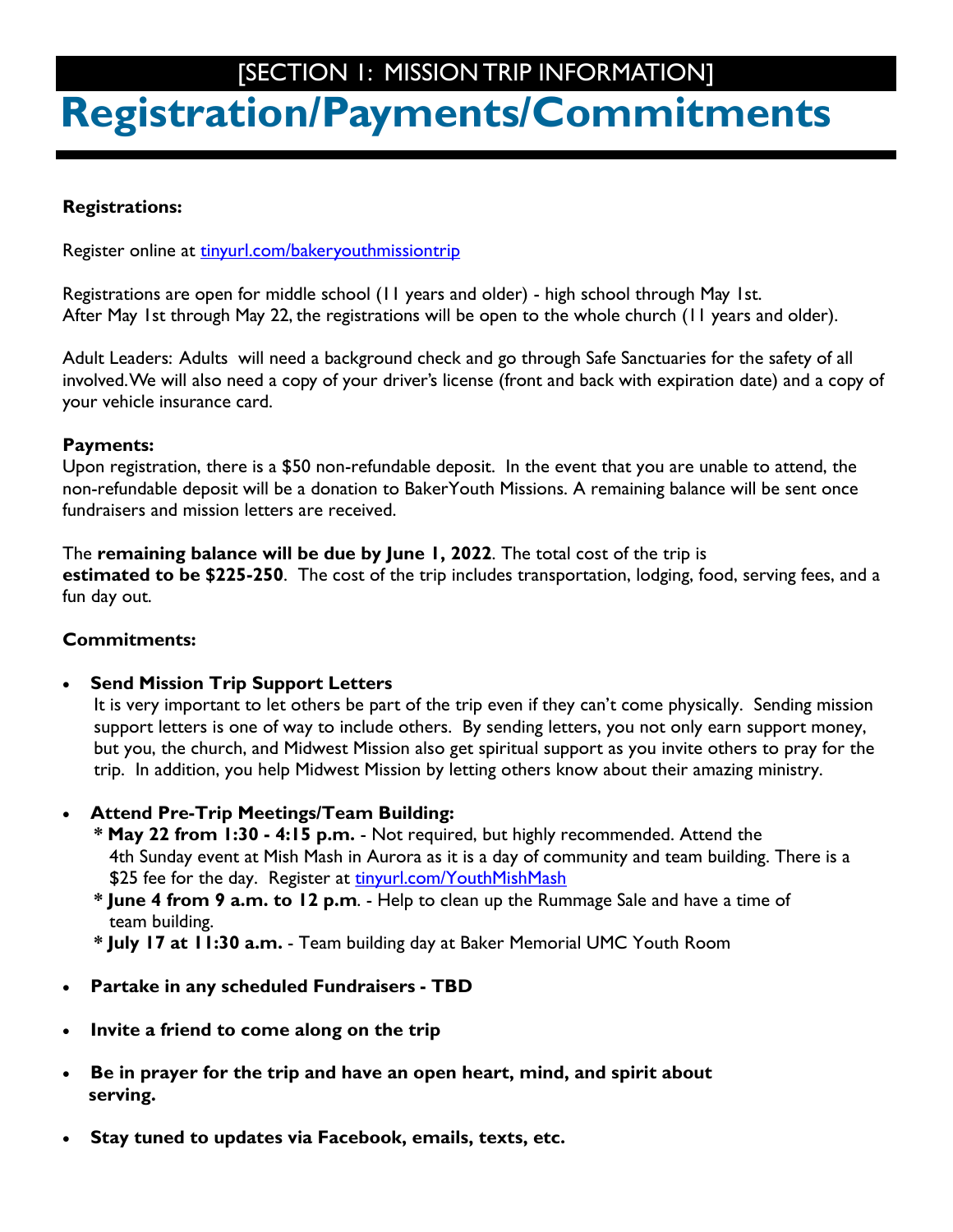### [SECTION 2: SUPPORT]

## <span id="page-4-0"></span>**Support Letters**

As missionaries, it is common and expected to write letters to family and friends asking for prayer and financial support. Not only does this help with the seemingly insurmountable task of paying for the mission trip, but it invites others outside of our congregation to be involved in the mission process, thus blessing more people through it. It also increases our dependence on God to provide as we look outside of our own means for provision.

Letters should be addressed and sent by the youth/adults to friends and family outside of Baker Memorial United Methodist Church**.** 

Things to remember:

- Support responses should be sent directly to the youth and then turned into Pastor Kim with the Response Card and check.
- Youth should log and keep track of both the person donating and the amount given in support.
- Youth will send their own personal thank you notes to each donor/prayer partner.
- Checks must be made out to **"Baker Memorial United Methodist Church"** with **only** "**Youth Missions**", **not your name,** in the memo line.

*Note: All donations are used to fund Baker Memorial UMC Youth Mission Trips.*

The next two pages include materials you may choose to use for support letter writing. Be sure to fill out the "student name" section of the response card as well as the space at the bottom of the letter for your home address and your signature. If you really want to encourage responses, include a self- addressed, stamped envelope.

(*This information will also be provided on the Church website for downloadable forms for each participant and you can forward links in a text or email opposed to sending letters.*)

We hope that you, your family and friends, are blessed by this exciting process!

If you have further questions, please don't hesitate to contact or email:

Pastor Kim, 630.975.0696, <u>pastorkim@bakermemorialchurch.or</u>g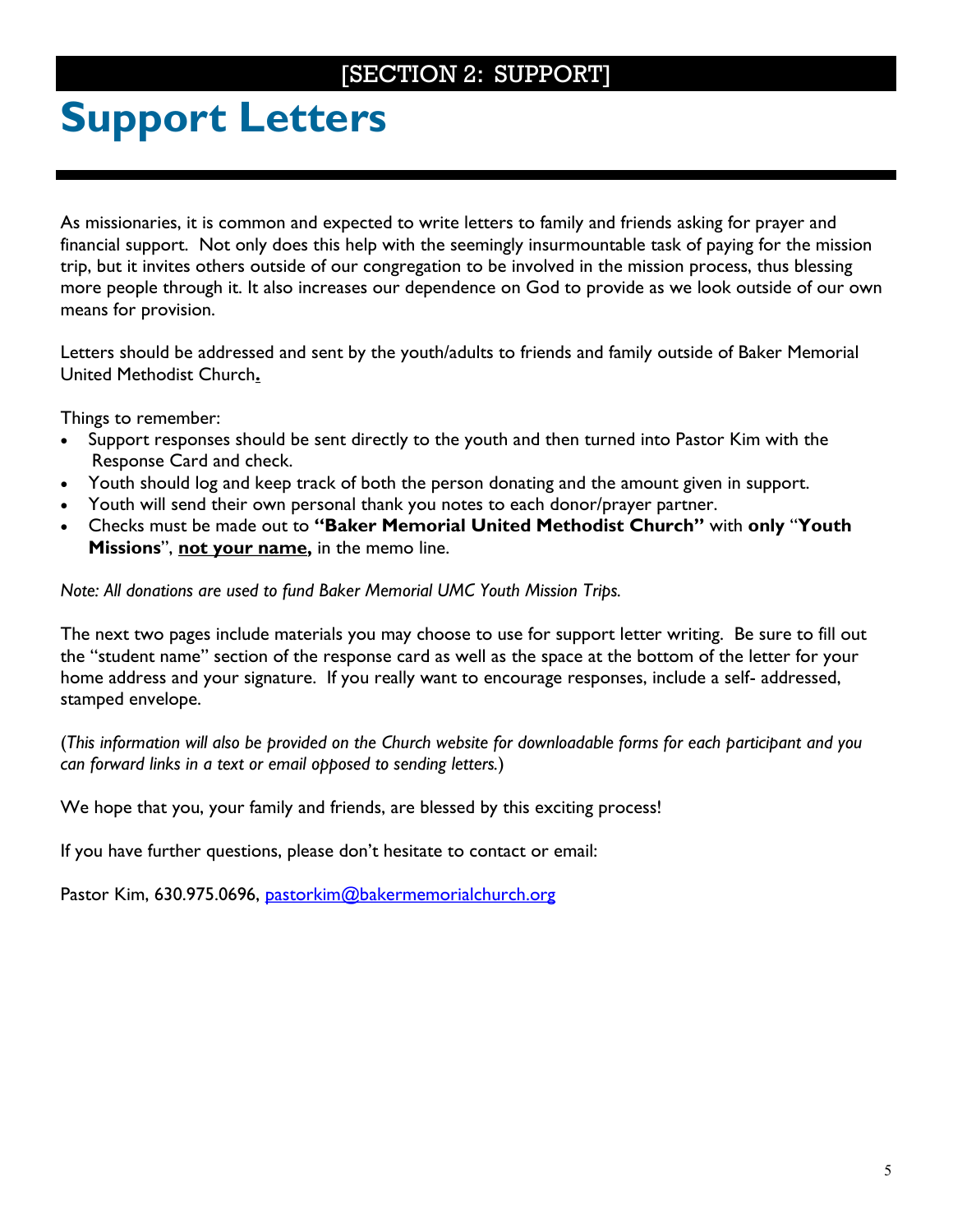Dear Family and Friends,

I am excited to let you know that I will be a member of the BakerYouth Mission Team with Baker Memorial United Methodist Church this summer. Our trip is scheduled for August 2 – August 5. It is thrilling to be part of something that is making a difference in the world by partnering with Midwest Missions in Pawnee, Illinois.

While at Midwest Mission, we will have a "hands-on" mission experience that will bring hope to those receiving supplies. Midwest Mission has been showing God's Love in practical ways through the distribution of disaster relief supplies, education, health and micro-business assistance meeting basic needs around the world and around the corner. The supplies are sent locally, nationally and internationally to those in need during times of crisis. All supplies are given free of charge regardless of gender, race or religion. They are one of eight cooperating depots in the United Methodist Committee on Relief (UMCOR) Supply Network.

I am inviting you to join in or be part of this trip in a few ways.

First, I ask you to pray for our trip. Here are my prayer requests:

- For our hearts to be open to God's plan for our trip
- For us to be able to use our gifts and talents to make a difference
- For spiritual growth and learning as we build community with one another
- For safe travels
- For those who are in need of receiving the supplies offered to them
- For the needed supplies to be provided for Midwest Mission

Secondly, I invite you to be part of this trip by supporting me and our team financially. Any amount you wish to donate is much appreciated and all support money I receive will go directly to Baker Memorial Youth Mission Trips. It will be like you are on this trip with us through your support that connects you to God's work and to Midwest Mission.

Lastly, I want to make you aware of the work that is being done at Midwest Mission. You can support them by donating supplies, donating financially, or even planning a time to go there and serve yourself one day. Find out more information at [midwestmission.org](http://midwestmission.org/)

Please prayerfully consider joining in on this mission opportunity by the ways described in this letter.

Simply fill out and return the enclosed response card to me. Or, if you prefer to do it electronically, go to [bakermemorialchurch.org/bakeryouth](http://bakermemorialchurch.org/bakeryouth) and go to BakerYouth Mission Trip section. Your assistance will impact the lives of people around the world.

In God's name,

My address is: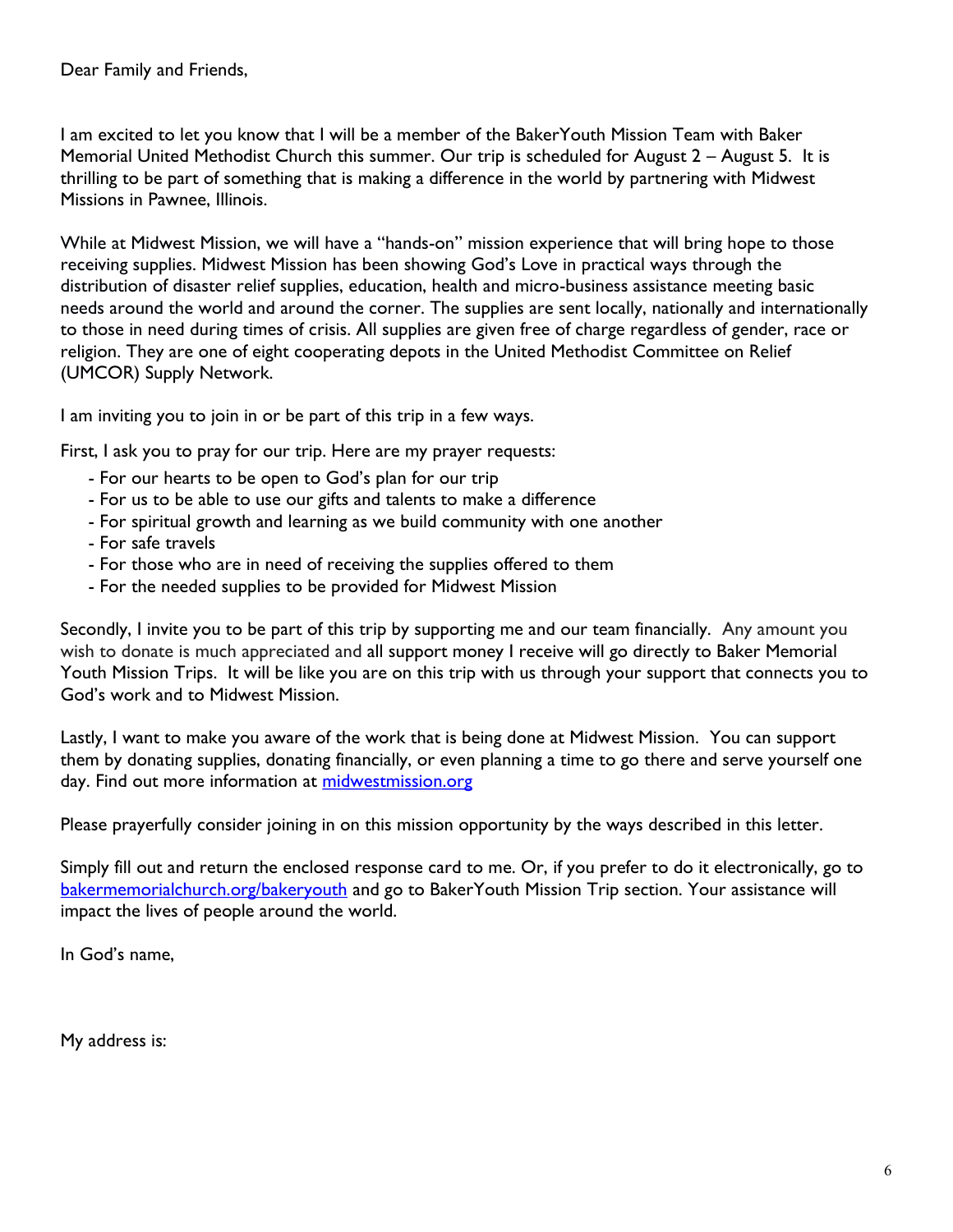<span id="page-6-0"></span>To share prayer and/or financial support by mail, please fill out this card and return it by May 22, 2022 to myself or Baker Memorial UMC 307 Cedar Ave., St. Charles, IL 60174 or go to [bakermemorialchurch.org/bakeryouth/](#page-6-0)

| $\Box$<br>П.                        | I will pray for the members of you and your team and Midwest Mission.<br>I will provide financial assistance for you on this mission opportunity. Enclosed is my<br>check made payable to Baker Memorial UMC.<br>(Clearly mark in the memo - Youth Missions and not the name of the person) |
|-------------------------------------|---------------------------------------------------------------------------------------------------------------------------------------------------------------------------------------------------------------------------------------------------------------------------------------------|
|                                     | Baker Youth Mission Trip – Midwest Mission Response Card for<br>(Write in person you are supporting)                                                                                                                                                                                        |
| bakermemorialchurch.org/bakeryouth/ | To share prayer and/or financial support by mail, please fill out this card and return it by May 22, 2022<br>to myself or Baker Memorial UMC 307 Cedar Ave., St. Charles, IL 60174 or go to                                                                                                 |
|                                     |                                                                                                                                                                                                                                                                                             |
|                                     |                                                                                                                                                                                                                                                                                             |
|                                     |                                                                                                                                                                                                                                                                                             |
| $\Box$<br>П.                        | I will pray for the members of you and your team and Midwest Mission.<br>I will provide financial assistance for you on this mission opportunity. Enclosed is my<br>check made payable to Baker Memorial UMC.<br>(Clearly mark in the memo - Youth Missions and not the name of the person) |
|                                     | Baker Youth Mission Trip - Midwest Mission Response Card for<br>(Write in person you are supporting)                                                                                                                                                                                        |
| bakermemorialchurch.org/bakeryouth/ | To share prayer and/or financial support by mail, please fill out this card and return it by May 22, 2022<br>to myself or Baker Memorial UMC 307 Cedar Ave., St. Charles, IL 60174 or go to                                                                                                 |
|                                     | Phone:________________________                                                                                                                                                                                                                                                              |
|                                     |                                                                                                                                                                                                                                                                                             |
|                                     |                                                                                                                                                                                                                                                                                             |
| П<br>$\Box$                         | I will pray for the members of you and your team and Midwest Mission.<br>I will provide financial assistance for you on this mission opportunity. Enclosed is my<br>check made payable to Baker Memorial UMC.                                                                               |

**(Clearly mark in the memo – Youth Missions and not the name of the person)**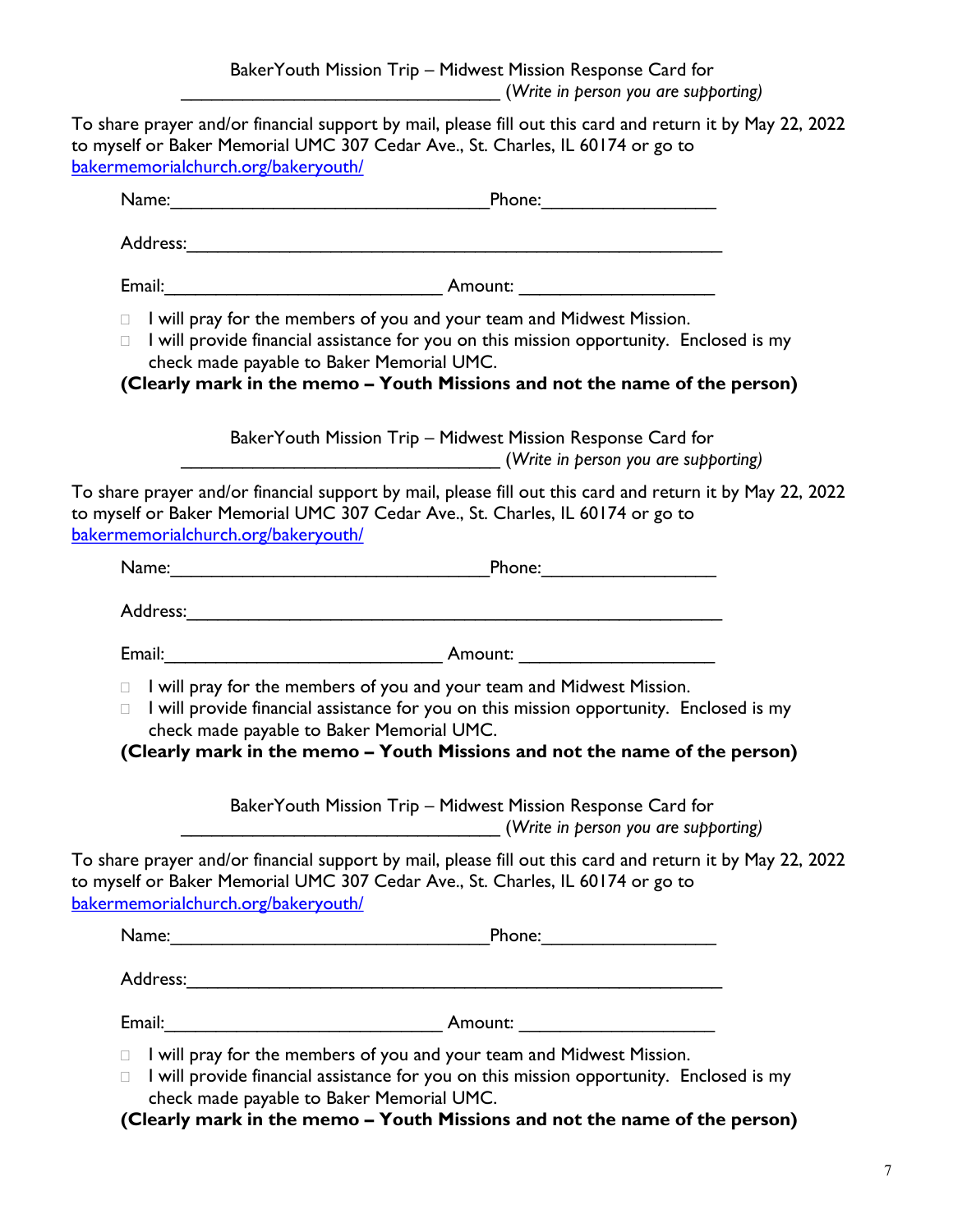### **What to pack on the Youth Mission Trip:**

### REQUIRED:

- Bible
- Pen & paper or journal.
- Sleeping bag or whatever you need to use like sheet and blankets
- Pillow and pillow case
- Towel & wash cloth (two might be helpful—one for the fun day)
- Water shoes or flip flops and sandals, if desired
- Closed toe shoes for working
- Personal items: soap, shampoo, toothbrush, deodorant, glasses & case, contact supplies, inhaler, medicine, etc.
- Bathing suit for swimming. If you don't have a one-piece, bring a t-shirt to cover up with.
- Plenty of t-shirts (no low scoop or swoop-necked, regular t-shirts only)
- Long shorts (they must reach your finger tips)
- Underwear & socks
- Light jacket/sweat shirt
- Large plastic bag for wet clothes and towel
- Insect repellent
- Sunscreen
- Refillable water bottles/sports bottles
- Hangers to hang wet stuff (bring a couple or ones with clips to help things dry faster.)

#### OPTIONAL:

- Books and other road trip entertainment.
- Food & candy for the car ride are fine.
- Spending \$. All your meals will be covered as part of your mission trip fees, but you will have opportunities for snack, souvenirs, and misc. , so you can bring what you think is appropriate. No adults will be responsible for your money!
- Cell phones and iPods are accepted, but will need to utilized in discretion and not allowed in work areas. Let's build community.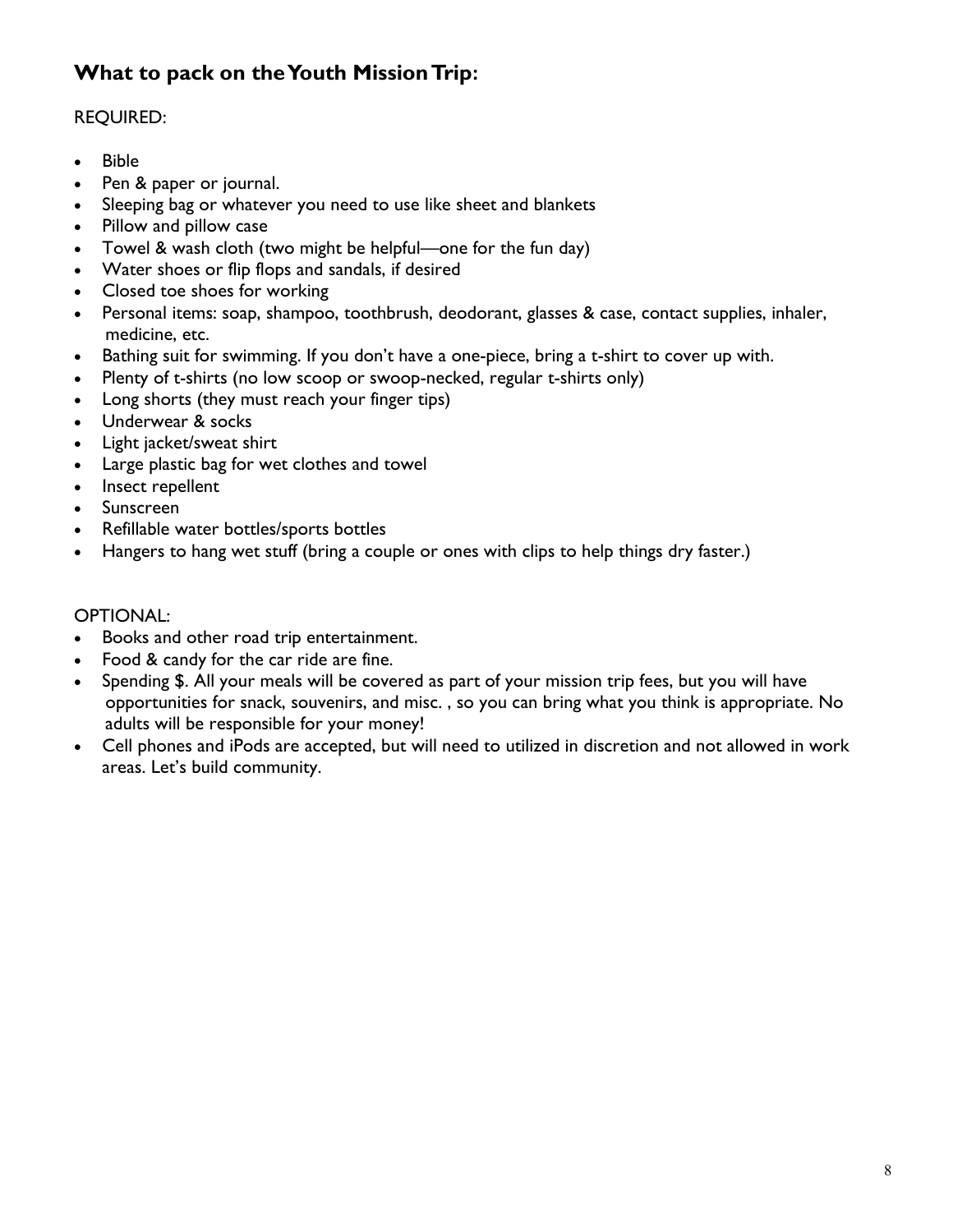### **Baker Memorial's Dress code:**

Casual, comfortable clothes are recommended for both ministry and free time. Our desire is to minister to the greatest number of people possible. Whether on campus or out at a site, it is important that nothing we do, say, or wear distracts from our message of sharing the Gospel and making disciples. In an effort to help you dress in a manner that will not take away from your ministry efforts, we have provided the following guidelines that are expected:

#### SHORTS:

- Shorts should be at the end of your fingertips while standing. (No short shorts).
- Basketball shorts are a good option.

#### T-SHIRTS:

- Bring plenty of t-shirts that are not low cut.
- Undergarments nor bare skin should be seen (no tank tops or half-shirts).

#### SHOES:

- Closed toe shoes must be worn when in serving areas, dining room or food preparation areas for health and sanitation reasons.
- Bring flip-flops for showering and our fun day.
- Sandals and/or open toed shoes are good for free time.

#### SWIMSUITS:

- For males, board shorts or modest swim trunks are acceptable swimwear .
- For females, modest one-piece swimsuits or tankinis that completely cover the midriff are preferred. Two-pieces, mono-kinis, bikini's will need to have a t-shirt worn over it.

We always want to make sure that whatever we wear is modest and being a witness for Christ.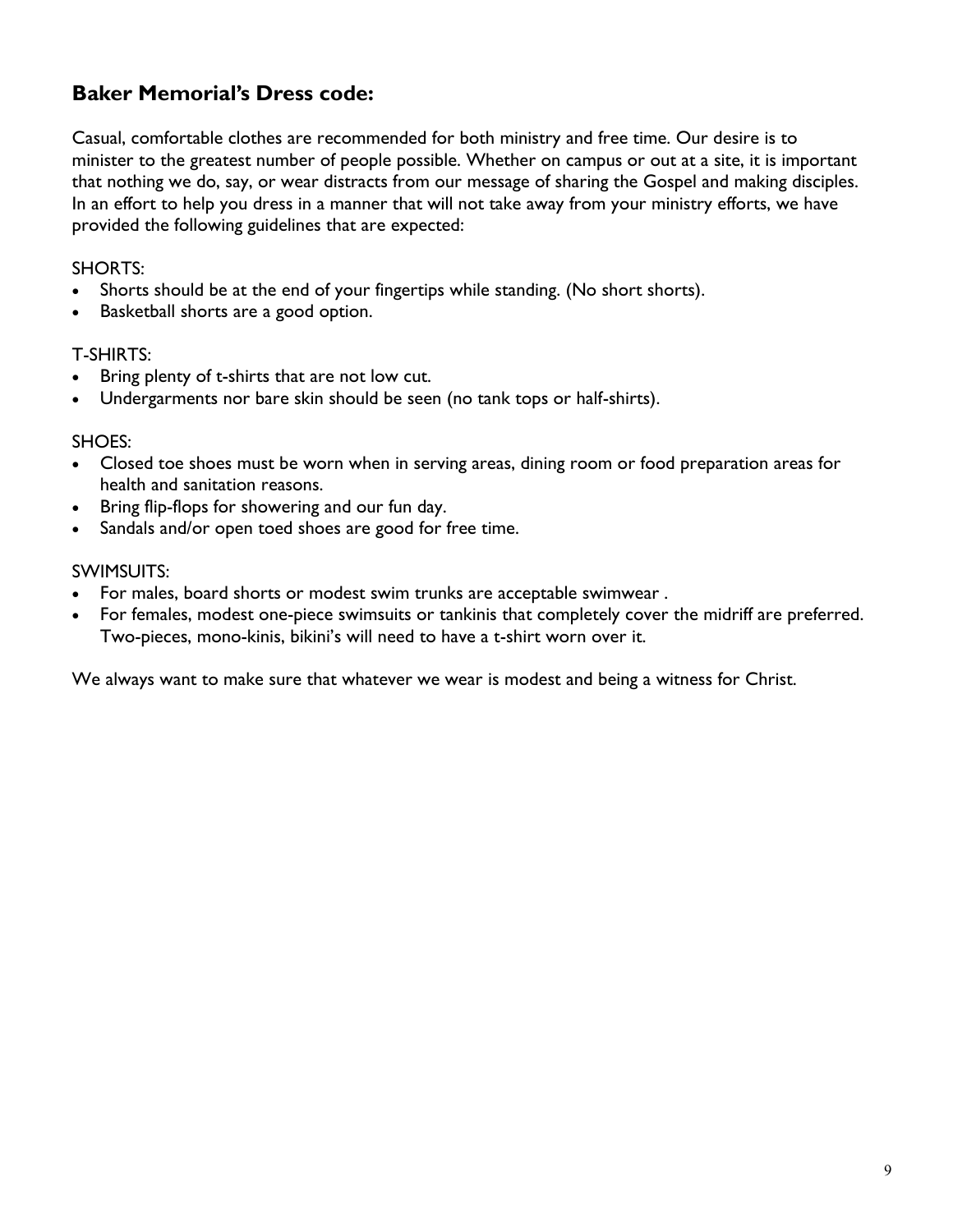### [SECTION 3: FORMS]

## **Youth & Adult Mission Trip Application**

| Please use BLACK INK to complete all forms.                                                                           | [DUE Within 7 Days After you Register] |
|-----------------------------------------------------------------------------------------------------------------------|----------------------------------------|
| Name: <u>Alexander and Communications and Communications and Communications and Communications and Communications</u> |                                        |
|                                                                                                                       |                                        |
|                                                                                                                       |                                        |
| Grade in 2022-23: ________                                                                                            |                                        |
|                                                                                                                       |                                        |
|                                                                                                                       |                                        |
| [This is how we plan to communicate meetings, serving events, etc.]                                                   |                                        |
|                                                                                                                       |                                        |
|                                                                                                                       |                                        |
|                                                                                                                       |                                        |
|                                                                                                                       |                                        |
|                                                                                                                       |                                        |
|                                                                                                                       |                                        |
|                                                                                                                       |                                        |
|                                                                                                                       |                                        |
|                                                                                                                       |                                        |
| ,我们也不能在这里的人,我们也不能在这里的人,我们也不能在这里的人,我们也不能在这里的人,我们也不能在这里的人,我们也不能在这里的人,我们也不能在这里的人,我们也                                     |                                        |
|                                                                                                                       |                                        |
|                                                                                                                       |                                        |
| 7. Please share your faith story on the back of this form. (over)                                                     |                                        |